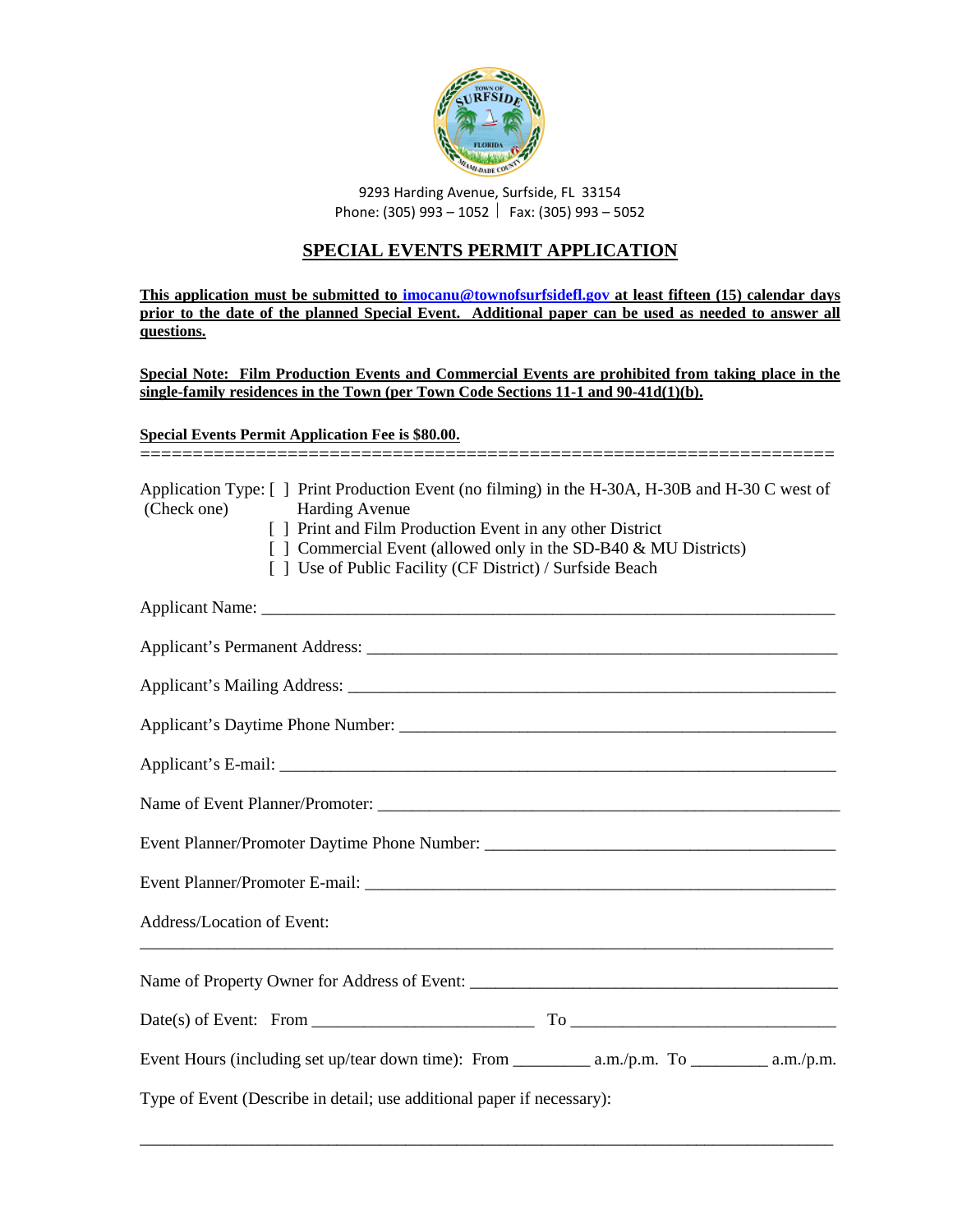Description of event items being used (i.e., tables, chairs, tents, exhibits, etc.)

Description of electronic/power equipment being used (i.e., generators, sound equipment, lights, etc.)

\_\_\_\_\_\_\_\_\_\_\_\_\_\_\_\_\_\_\_\_\_\_\_\_\_\_\_\_\_\_\_\_\_\_\_\_\_\_\_\_\_\_\_\_\_\_\_\_\_\_\_\_\_\_\_\_\_\_\_\_\_\_\_\_\_\_\_\_\_\_\_\_\_\_\_\_\_\_\_\_\_

\_\_\_\_\_\_\_\_\_\_\_\_\_\_\_\_\_\_\_\_\_\_\_\_\_\_\_\_\_\_\_\_\_\_\_\_\_\_\_\_\_\_\_\_\_\_\_\_\_\_\_\_\_\_\_\_\_\_\_\_\_\_\_\_\_\_\_\_\_\_\_\_\_\_\_\_\_\_\_\_\_

Anticipated number of persons that are attending this event:

Anticipated number of participant vehicles (if known): (*Note:* All event and guest vehicles must be legally parked on Town roadways, in Town parking lots, in on-street metered parking spaces, or by valet parking at hotels; no parking allowed on the grass).

Description of Recycling Plan (if applicable)

Special Assistance Requested (if addition Town services are required and approved, additional fees for services may be charged)

\_\_\_\_\_\_\_\_\_\_\_\_\_\_\_\_\_\_\_\_\_\_\_\_\_\_\_\_\_\_\_\_\_\_\_\_\_\_\_\_\_\_\_\_\_\_\_\_\_\_\_\_\_\_\_\_\_\_\_\_\_\_\_\_\_\_\_\_\_\_\_\_\_\_\_\_\_\_\_\_\_

\_\_\_\_\_\_\_\_\_\_\_\_\_\_\_\_\_\_\_\_\_\_\_\_\_\_\_\_\_\_\_\_\_\_\_\_\_\_\_\_\_\_\_\_\_\_\_\_\_\_\_\_\_\_\_\_\_\_\_\_\_\_\_\_\_\_\_\_\_\_\_\_\_\_\_\_\_\_\_\_\_

\_\_\_\_\_\_\_\_\_\_\_\_\_\_\_\_\_\_\_\_\_\_\_\_\_\_\_\_\_\_\_\_\_\_\_\_\_\_\_\_\_\_\_\_\_\_\_\_\_\_\_\_\_\_\_\_\_\_\_\_\_\_\_\_\_\_\_\_\_\_\_\_\_\_\_\_\_\_\_\_\_

Other Information regarding this Event: \_\_\_\_\_\_\_\_\_\_\_\_\_\_\_\_\_\_\_\_\_\_\_\_\_\_\_\_\_\_\_\_\_\_\_\_\_\_\_\_\_\_\_\_\_\_\_\_\_

#### **Acknowledgment of Town of Surfside Special Event Regulations and Guidelines:**

I, \_\_\_\_\_\_\_\_\_\_\_\_\_\_\_\_\_\_\_\_\_\_\_\_\_\_\_\_\_\_\_, (Permittee), hereby acknowledge and agree to abide by all of the Town of Surfside special events rules and code of conduct regulations as printed and distributed to me with this application. I further understand that I may be required to pay for the attendance of Town staff, including but not limited to off-duty police officers, and any costs that may be associated with property damage and/or post-event cleaning. I further understand that I may be required to post a security performance bond with the Town of Surfside prior to the planned event date.

I understand that I may not use any of the Town of Surfside seals or logos in any advertising for my event without the expressed permission and written consent of the Town of Surfside.

I hereby acknowledge, understand and agree that if any unforeseen circumstances occur and/or Permittee fails to meet the requirements the Town of Surfside has set forth, the Town of Surfside shall have the right to control, cancel or stop the event in progress. The Permittee agrees to indemnify and hold harmless the Town of Surfside, its officers, employees, and agents from against all loss, costs, expenses, including attorney's fees, claims, suits and judgments, whatsoever, in connection with injury to or death of any person or persons or loss of or damage to property resulting from any and all operations performed by the sponsor, its officers, employees, and agents under any of the terms of this special event permit.

\_\_\_\_\_\_\_\_\_\_\_\_\_\_\_\_\_\_\_\_\_\_\_\_\_\_\_\_\_\_\_\_ \_\_\_\_\_\_\_\_\_\_\_\_\_\_\_\_\_\_\_\_\_\_\_\_\_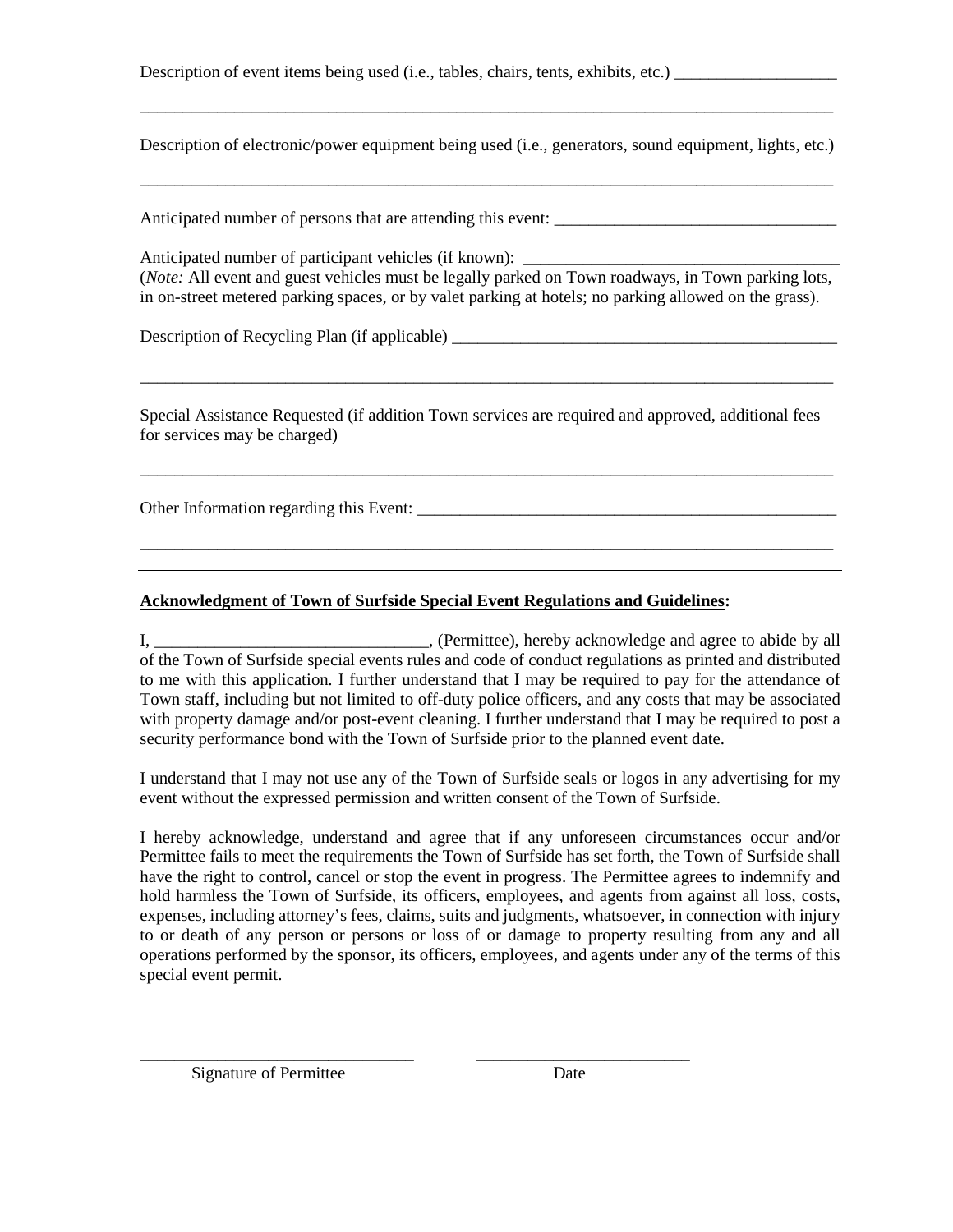

# **RULES AND CODE OF CONDUCT FOR SPECIAL EVENTS PERMITS (Special Events, Film, and/or Print Production Permits)**

The following Rules and Code of Conduct must be strictly adhered to by all Special Event Permittees when conducting and/or participating in any Special Event, Film and/or Print Production Event activities within the Town of Surfside:

# General Rules

- All Special Events, Film and/or Print Production Events, unless otherwise specified herein or in a specific permit, are allowed between the hours of 8:00 a.m. to 6:00 p.m., Monday through Friday (weekends and legal holidays are prohibited except as specifically permitted pursuant to the permit and these rules). If the Town Manager determines the event provides a public benefit available to all residents and does not interfere with any other Town operations or events, then the event may be permitted on weekends, holidays and at other times. The Special Event Permit shall specify the approved dates and times of the event. The Special Event Permit shall be kept available by the permittee at the event site at all times during the event, and shall be displayed upon request to Town Officials.
- Strict adherence to all sections of the Town of Surfside Noise Ordinance (Town Code Section 54-78).
- The use of off-duty Surfside Police Officers may be required for traffic and/or crowd control. The Police Department has sole discretion as to the implementation of this requirement, and the prevailing off-duty pay rate per officer will apply, and must be paid in advance.
- Written approval of the Miami-Dade County Fire Department will be required for all stunts, fire and pyro involved events, and for any event where smoke detectors and/or fire alarms are to be temporarily disabled.
- The use of any Town buildings, Parks & Recreational facilities, or the Town Community Center shall be governed by rules and regulations established as needed for the event by the Town Manager, the Town's Parks and Recreation Director, or any other Town Officials.
- Generators, motors or other noise producing devices are permitted only with the approval of the Town Manager, and must operate at sound levels consistent with the limits of the Town Noise Ordinance.
- Special Events cannot block pedestrian or vehicular traffic or impact private businesses without prior permission.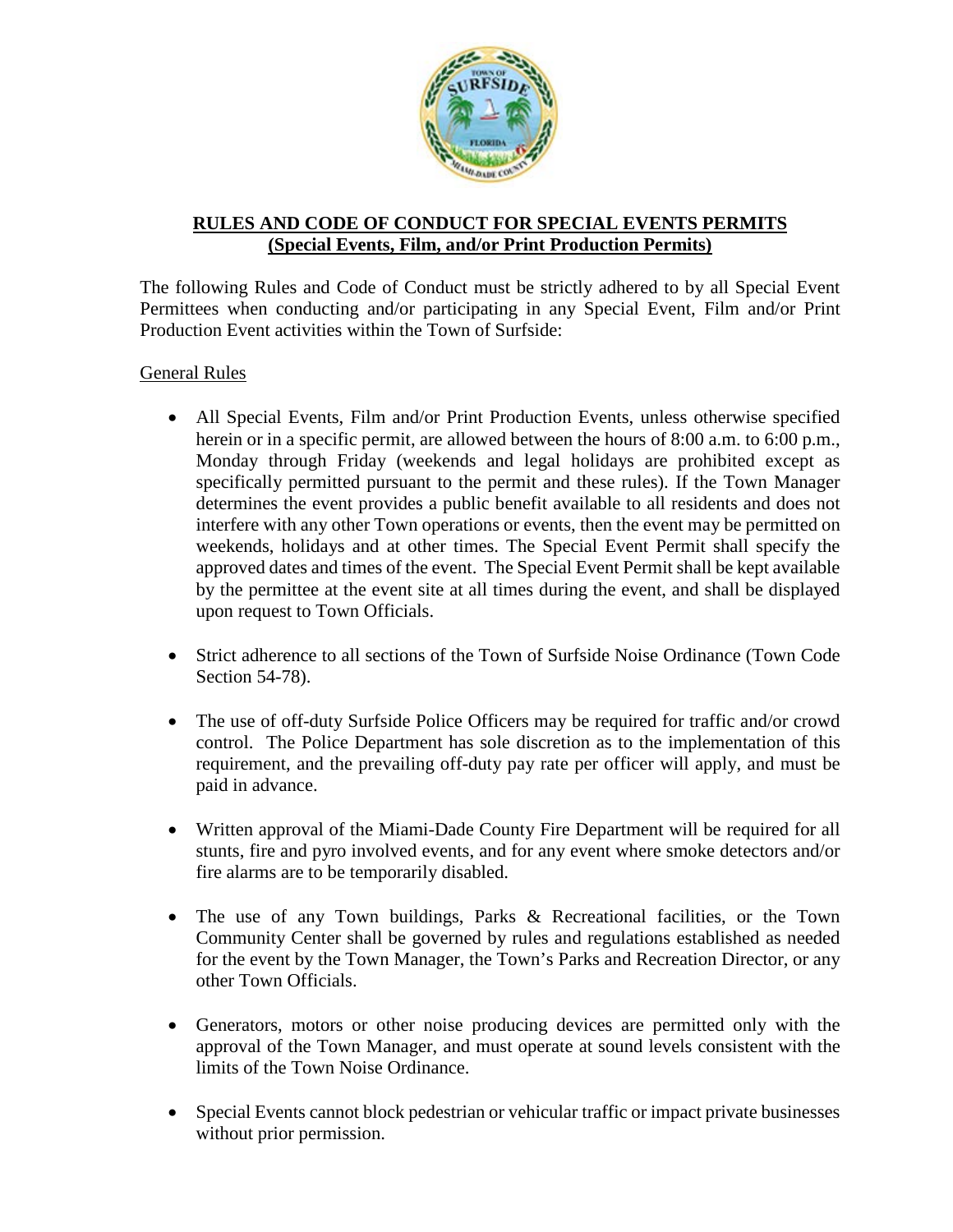• In the event of a declared emergency or by determination of the Town Manager of a conflict with Town events or activities, or that the permitted activity creates a risk to public health and/or safety & welfare, the Special Event Permit may be re-scheduled, suspended or revoked at the discretion of the Town of Surfside.

# Film and/or Print Production Events

- For Film and/or Print Production events that take place on public property, the Permittee must submit with the Special Events Permit application a valid Certificate of Commercial Liability Insurance for a minimum of one million (\$1,000.000.00) U.S. dollars for general liability coverage, naming the Town of Surfside as an additional insured and certificate holder for the dates and times of the event.
- The use of drones aka unmanned aerial systems is regulated by the FAA UAS Rule, and may only take place between sunrise to sunset, or between 8:00 a.m. and 6:00 p.m., whichever is more restrictive.
- Signage to direct film cast and crew or any other production element is permitted if approved by the Town Manager as part of the application and permit, and must be removed by the Permittee immediately after the end of the event.
- In addition to any parking restrictions specifically applied by the Police Department or Fire Department as part of the Special Event Permit, no parking is allowed on Biscaya Drive. Parking of vehicles is allowed in Town parking lots, on-street parking spaces, and other legal parking spaces. Parking fees apply in all metered parking spaces.
- Parking is allowed on the location of the event in driveways and garages only, and no parking is allowed on the lawn (grassy areas).
- If filming or shooting photos on the public beach, additional Beach Event Rules and Regulations will apply (see below).

# Beach Event Rules & Regulations

- This is a public beach and no area or section of the beach may be reserved or restricted solely for event; avoid using any area where sea turtle nests are found.
- Beachfront events are permitted from sunrise to sunset.
- Beachfront events are not allowed behind any portion of the Surfside Community Center property (located at 9301 Collins Avenue) unless specifically allowed in the permit.
- The beach is unpatrolled, and use of the beach and ocean is at user's own risk.
- Use of the beach hard-pack service road (located immediately west of the dune) is limited to the deliveries of event materials. Hard pack access must be pre-arranged with the Surfside Police Department, and additional fees may apply.